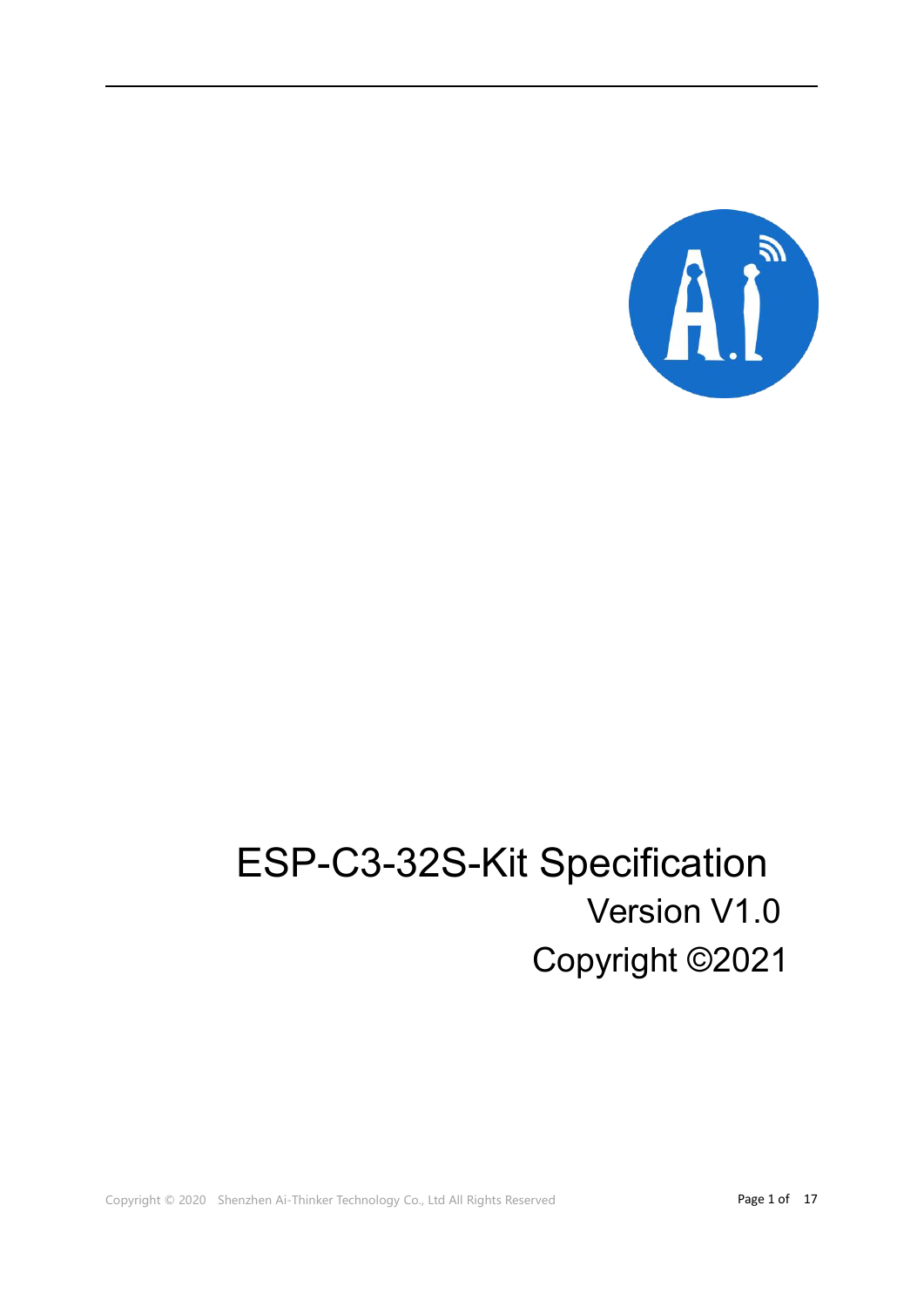## **Disclaimer and copyright notice**

The information in this article, including the URL address for reference, is subject to change without notice.

The document is provided "as is" without any guarantee responsibility, including any guarantee for merchantability, suitability for a specific purpose, or non-infringement, and any guarantee mentioned elsewhere in any proposal, specification or sample. This document does not take any responsibility, including the responsibility for infringement of any patent rights caused by the use of the information in this document. This document does not grant any license for the use of intellectual property rights in estoppel or other ways, whether express or implied.

The test data obtained in the article are all obtained from Ai-Thinker's laboratory test, and the actual results may vary slightly.

The Wi-Fi Alliance member logo is owned by the Wi-Fi Alliance.

All brand names, trademarks and registered trademarks mentioned in this article are the property of their respective owners, and it is hereby declared.

The final interpretation right belongs to Shenzhen Ai-Thinker Technology Co., Ltd.

#### **Note**

Due to product version upgrades or other reasons, the contents of this manual may be changed. Shenzhen Ai-Thinker Technology Co., Ltd. reserves the right to modify the contents of this manual without any notice or prompt. This manual is only used as a guide. Shenzhen Ai-Thinker Technology Co., Ltd. makes every effort to provide accurate information in this manual. However, Shenzhen Ai-Thinker Technology Co., Ltd. does not guarantee that the contents of the manual are completely free of errors. All statements and information in this manual And the suggestion does not constitute any express or implied guarantee.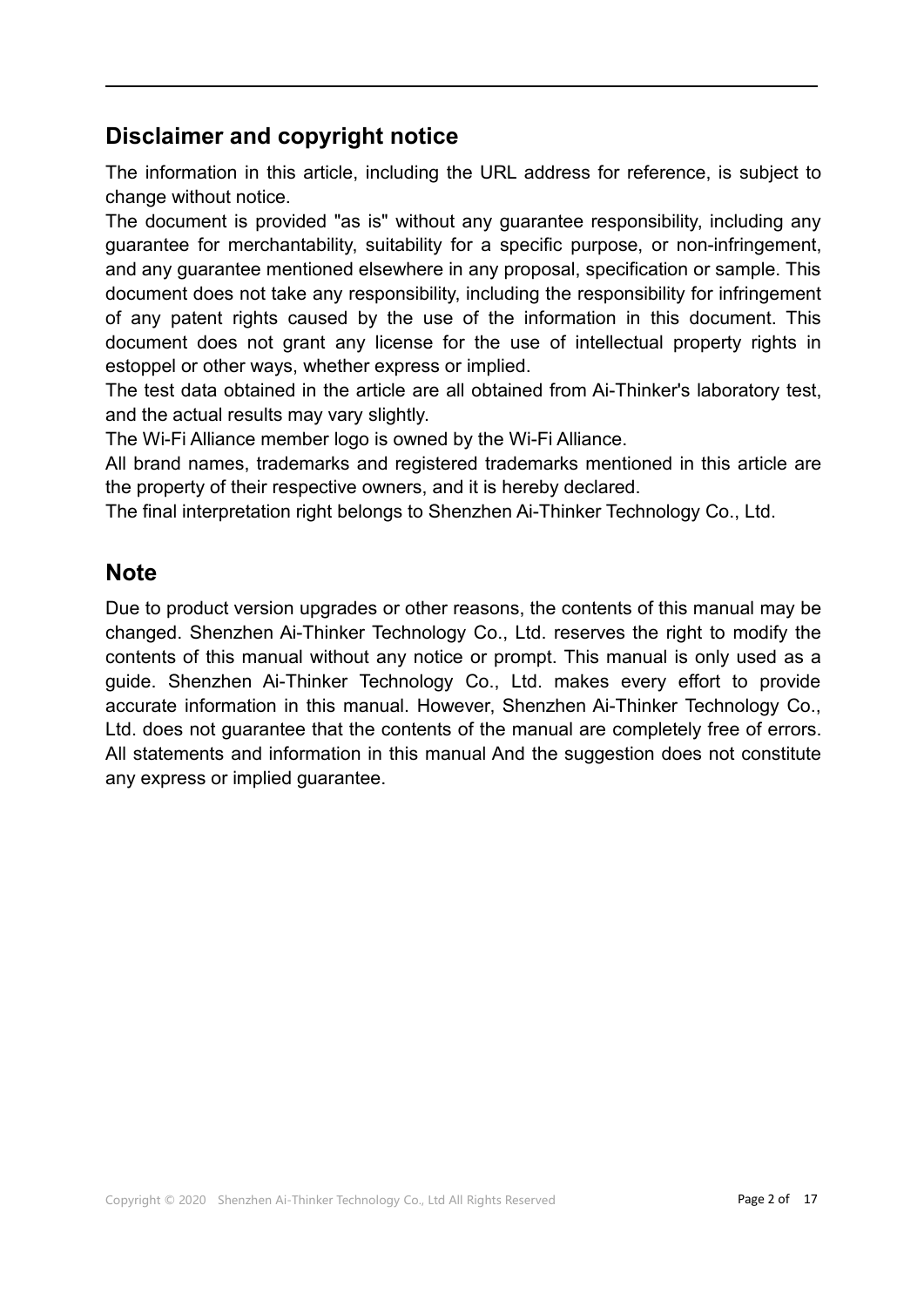| <b>Version</b> | <b>Date</b> | <b>Developed/revised content</b> | <b>Make</b>   | <b>Verify</b> |
|----------------|-------------|----------------------------------|---------------|---------------|
| V1.0           | 2021.05.10  | First developed                  | Yingying Chen | Hong Xu       |
|                |             |                                  |               |               |
|                |             |                                  |               |               |
|                |             |                                  |               |               |
|                |             |                                  |               |               |
|                |             |                                  |               |               |
|                |             |                                  |               |               |
|                |             |                                  |               |               |
|                |             |                                  |               |               |
|                |             |                                  |               |               |
|                |             |                                  |               |               |
|                |             |                                  |               |               |
|                |             |                                  |               |               |
|                |             |                                  |               |               |
|                |             |                                  |               |               |
|                |             |                                  |               |               |
|                |             |                                  |               |               |

# **Document development/revision/abolishment resume**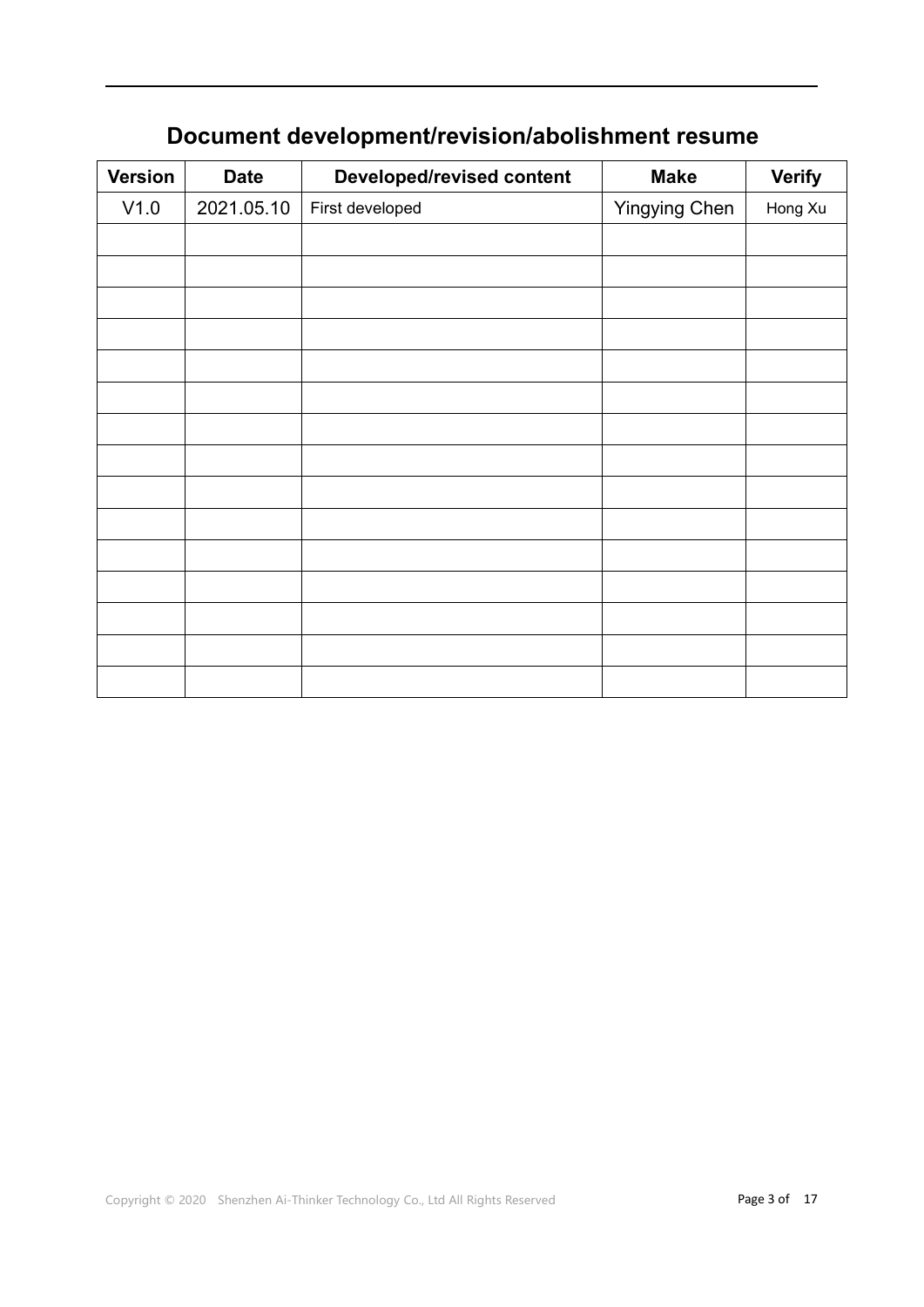## **CONTENT**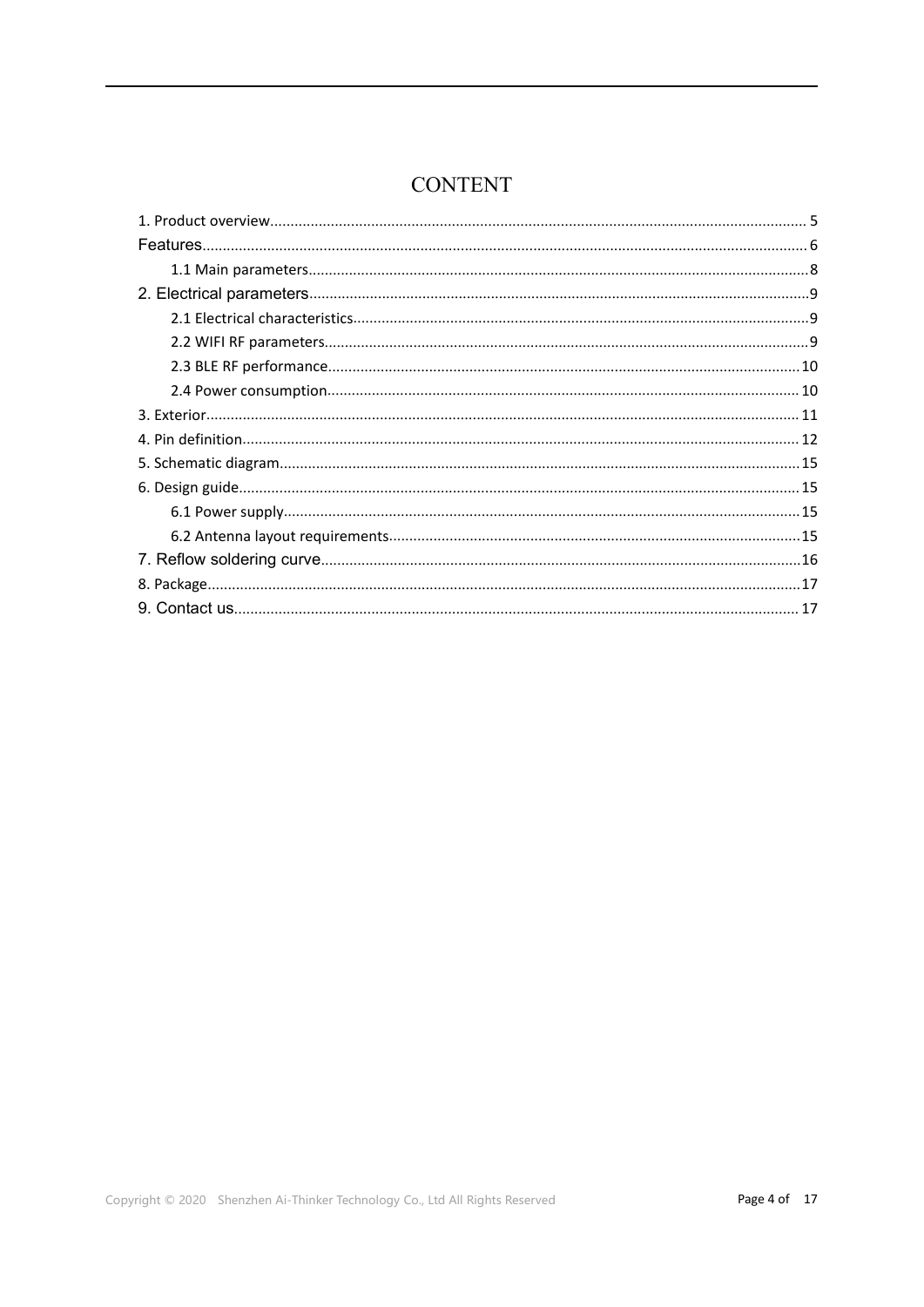

#### <span id="page-4-0"></span>1. Product overview

The ESP-C3-32S-Kit development board is a core development board designed by ESP-C3-32S modules. The development board continues the classic design of the NodeMCU development board, leading to all I/Os on both sides. With pin headers, developers can connect peripherals according to their needs. When using the breadboard for development and debugging, the standard headers on both sides can make the operation easier and more convenient.

The ESP32-C3 chip has industry-leading low-power performance and radio frequency performance, and supports Wi-Fi IEEE802.11b/g/n protocol and BLE 5.0. The chip is equipped with a RISC-V 32-bit single-core processor with an operating frequency of up to 160 MHz. Support secondary development without using other microcontrollers or processors. The chip has built-in 400 KB SRAM, 384 KB ROM, 8KB RTC SRAM, built-in 4MB Flash also supports external Flash. The chip supports a variety of low power consumption working states, which can meet the power consumption requirements of various application scenarios. The chip's unique features such as fine clock gating function, dynamic voltage clock frequency adjustment function, and RF output power adjustable function can achieve the best balance between communication distance, communication rate and power consumption.

The ESP-C3-32S module provides a wealth of peripheral interfaces, including UART, PWM, SPI, I2S, I2C, ADC, temperature sensor and up to 21 available GPIOs.

The ESP-C3-32S module has a variety of unique hardware security mechanisms. The hardware encryption accelerator supports AES, SHA and RSA algorithms. Among them, RNG, HMAC and digital signature (Digital Signature) modules provide more security features. Other security features include flash encryption and secure boot (se-cure boot) signature verification. The perfect security mechanism enables the chip to be perfectly applied to various encryption products.

The ESP-C3-32S module supports low-power Bluetooth: Bluetooth5, Bluetooth mesh. Bluetooth rate support: 125Kbps, 500Kbps, 1Mbps, 2Mbps. Support broadcast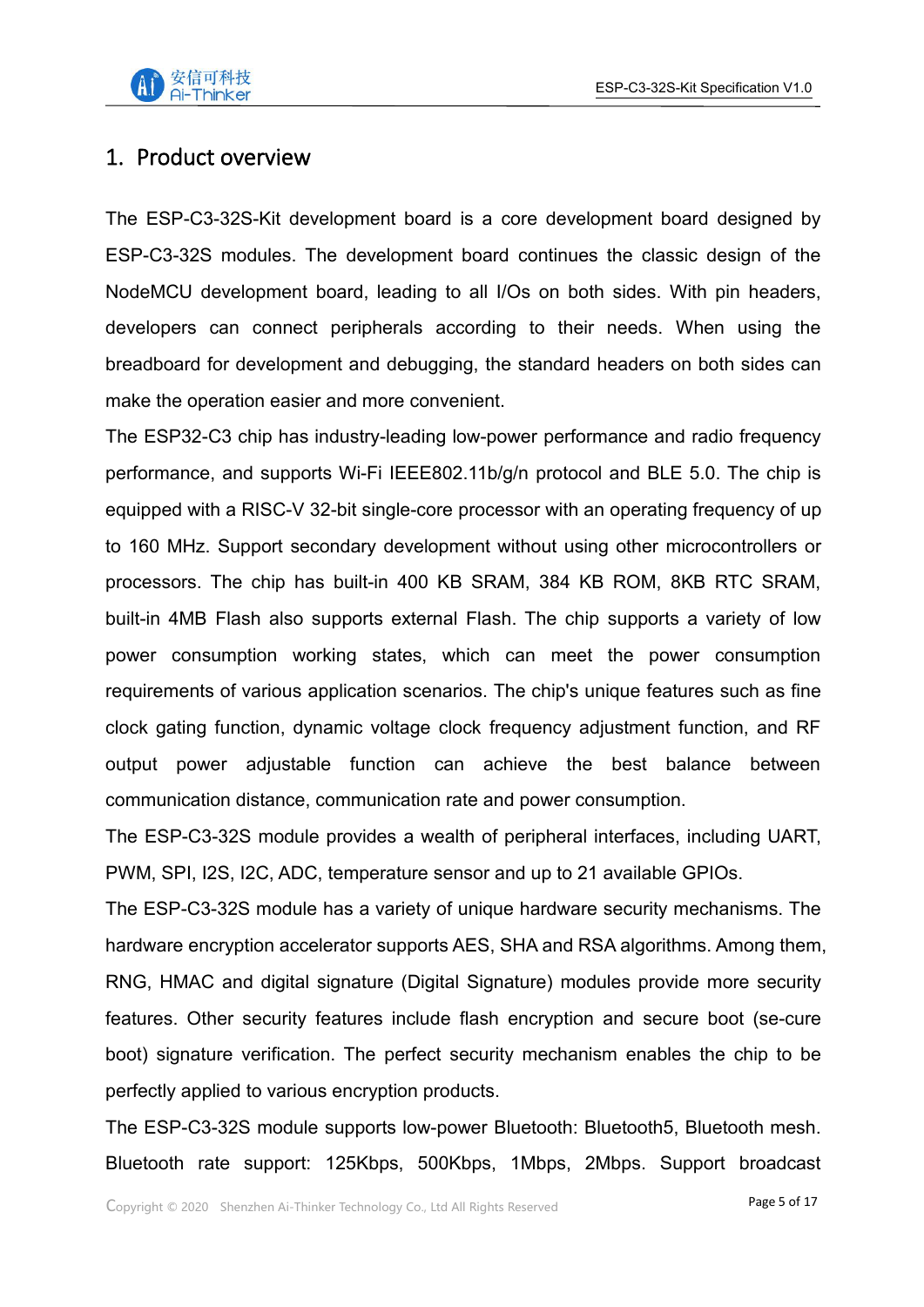

extension, multi-broadcasting, channel selection.



## <span id="page-5-0"></span>**Features**

- Complete 802.11b/g/n Wi-Fi+BT+BLE SoC module, 1T1R mode data rate up to 150Mbps
- Built-in ESP32-C3 chip, RISC-V 32-bit single-core processor, support clock frequency up to 160 MHz, with 400 KB SRAM, 384 KB ROM, 8KB RTC SRAM
- Support UART/GPIO/ADC/PWM/I2C/I2S interface, temperature sensor, pulse counter
- The development board has RGB three-in-one lamp beads, which is convenient for the second development of customers
- Integrated Wi-Fi MAC/BB/RF/PA/LNA/Bluetooth
- Support BLE5.0, does not support classic Bluetooth
- Support multiple sleep modes, deep sleep current is less than 5uA
- Serial port rate up to 5Mbps
- Support STA/AP/STA+AP mode and promiscuous mode
- Support Smart Config (APP)/AirKiss (WeChat) of Android and IOS, one-click network configuration
- Support serial port local upgrade and remote firmware upgrade (FOTA)
- General AT commands can be used quickly
- Support secondary development, integrated Windows and Linux development environment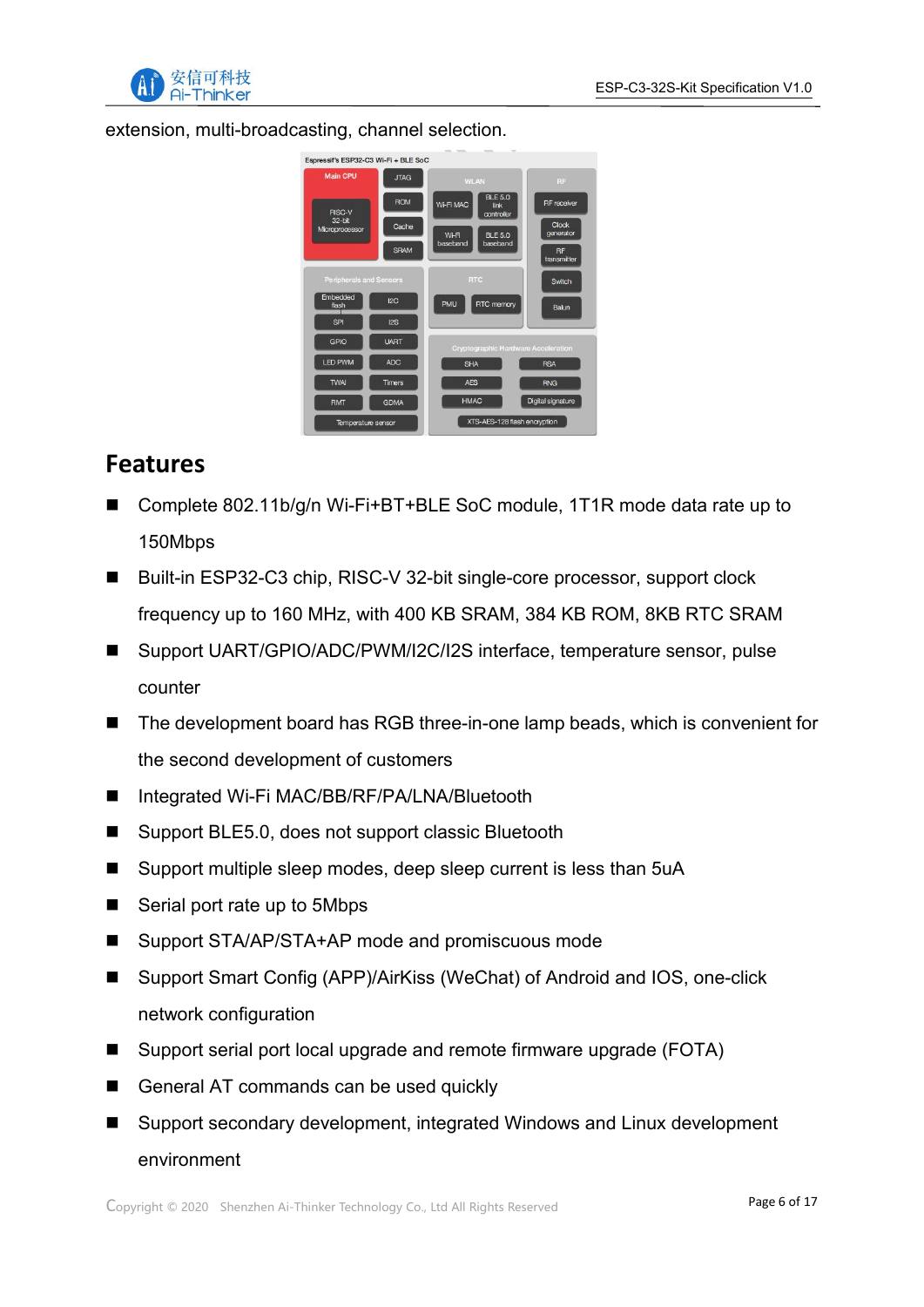

#### About Flash

ESP-C3-32S uses the built-in 4MByte Flash of the chip by default, and supports the external Flash version of the chip.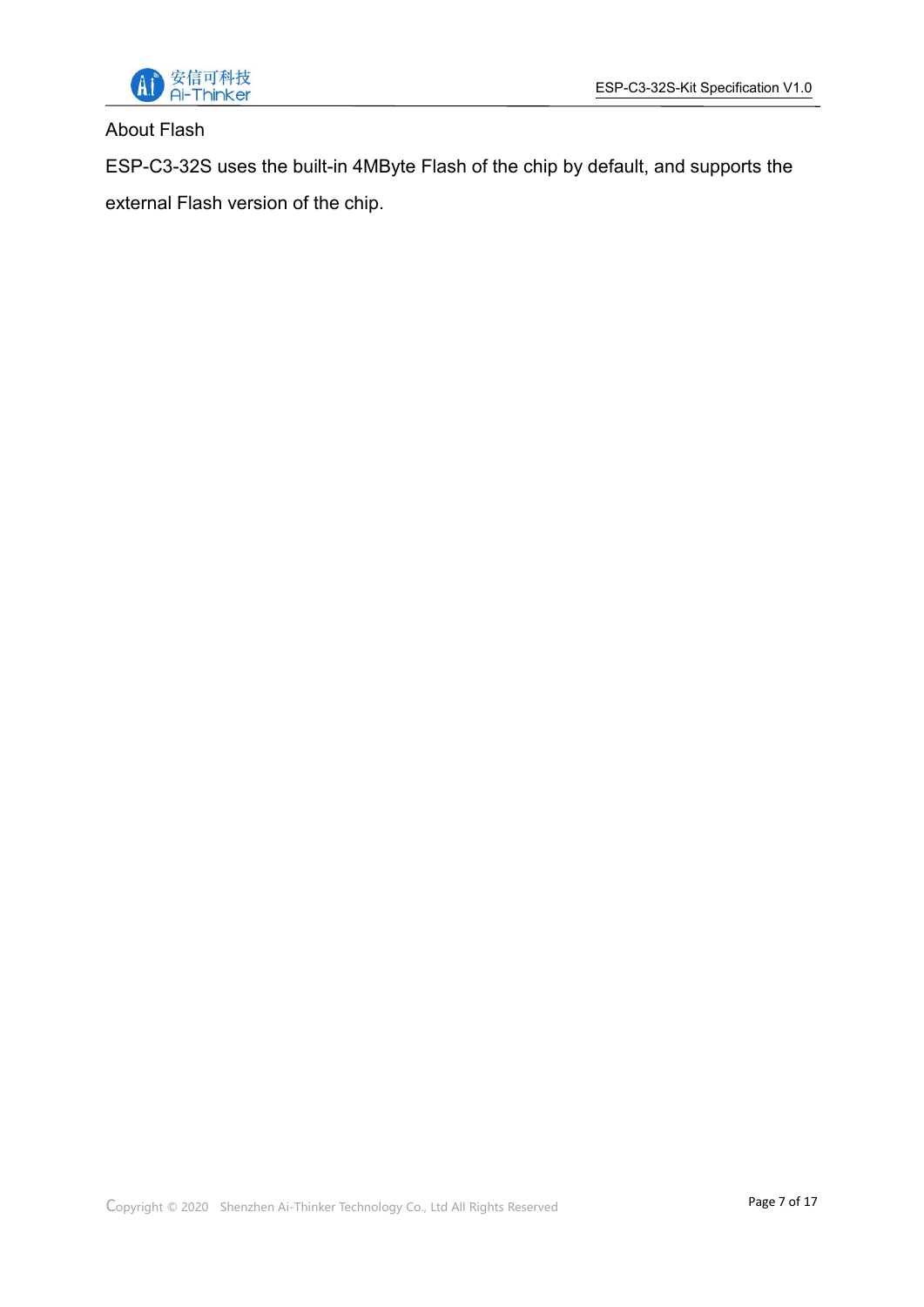

# <span id="page-7-0"></span>**1.1 Main parameters**

| <b>Model</b>                             | ESP-C3-32S-Kit                                                                                                                                                                                                                                    |  |  |  |
|------------------------------------------|---------------------------------------------------------------------------------------------------------------------------------------------------------------------------------------------------------------------------------------------------|--|--|--|
| <b>Packaging</b>                         | <b>DIP-30</b>                                                                                                                                                                                                                                     |  |  |  |
| <b>Size</b>                              | 25.5*18.0*3.1(±0.2)MM                                                                                                                                                                                                                             |  |  |  |
| <b>Antenna</b>                           | PCB antenna/IPEX port                                                                                                                                                                                                                             |  |  |  |
| <b>Spectrum</b><br>range                 | $2400 \sim 2483.5$ MHz                                                                                                                                                                                                                            |  |  |  |
| <b>Working</b><br>temperature            | -40 °C ~ 85 °C                                                                                                                                                                                                                                    |  |  |  |
| <b>Storage</b><br>temperature            | -40 °C ~ 125 °C , < 90%RH                                                                                                                                                                                                                         |  |  |  |
| <b>Power supply</b>                      | Power supply voltage 5V, power supply current >500mA                                                                                                                                                                                              |  |  |  |
| <b>Interface</b>                         | UART/GPIO/ADC/PWM/I2C/I2S                                                                                                                                                                                                                         |  |  |  |
| <b>IO</b> port                           | 100,101,102,103,104,105,106,107,108,109,1010,1012,1014,1015,<br>IO16, IO17, IO18, IO19, IO20, IO21                                                                                                                                                |  |  |  |
| <b>Serial port</b><br>rate               | Support $110 \sim 4608000$ bps, default 115200 bps                                                                                                                                                                                                |  |  |  |
| <b>Bluetooth</b>                         | <b>BLE 5.0</b>                                                                                                                                                                                                                                    |  |  |  |
| <b>Safety</b>                            | WEP/WPA-PSK/WPA2-PSK                                                                                                                                                                                                                              |  |  |  |
| <b>SPI Flash</b>                         | The default configuration is 4MByte, support 2MByte version                                                                                                                                                                                       |  |  |  |
| <b>of</b><br>Wiring<br>onboard<br>lights | IO5 is connected to RGB blue lamp beads; IO3 is connected to<br>RGB red lamp beads; IO4 is connected to RGB green lamp<br>beads; IO19 is connected to cool color lamp beads; IO18 is<br>connected to warm color lamp beads; (high level is valid) |  |  |  |

#### **List 1 main parameters description**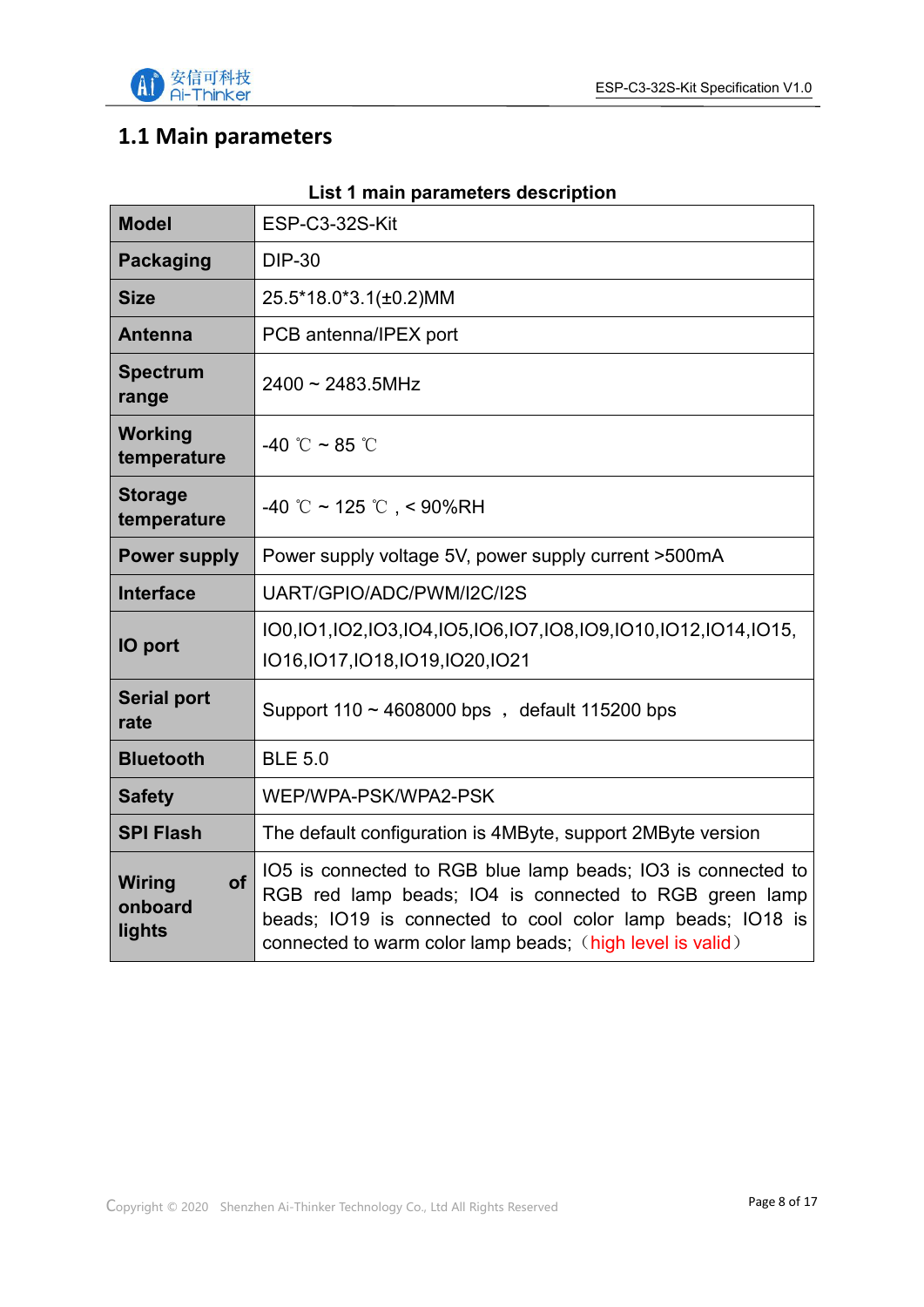

## <span id="page-8-0"></span>**2. Electrical parameters**

*The ESP-C3-32S-Kit development board is an electrostatic sensitive device, and special precautions need to be taken when handling it*



## <span id="page-8-1"></span>**2.1 Electrical characteristics**

| <b>Parameters</b> |                                  | <b>Condition</b>         | <b>Min</b>               | <b>Typical</b>           | <b>Max</b>        | <b>Unit</b> |
|-------------------|----------------------------------|--------------------------|--------------------------|--------------------------|-------------------|-------------|
| Voltage           |                                  | <b>VDD</b>               | 3.0                      | 3.3                      | 5.0               | ٧           |
| I/O               | $V_{IL}/V_{IH}$                  | $\overline{\phantom{0}}$ | $-0.3/0.75VD$<br>D       | $\overline{\phantom{a}}$ | $0.25VDD/VDD+0.3$ | $\vee$      |
|                   | V <sub>OL</sub> /V <sub>OH</sub> | $\overline{\phantom{0}}$ | N/0.8VIO                 | $\overline{\phantom{0}}$ | 0.1VIO/N          | V           |
|                   | <b>IMAX</b>                      | $\overline{\phantom{0}}$ | $\overline{\phantom{0}}$ | $\overline{\phantom{0}}$ | 12                | mA          |

#### <span id="page-8-2"></span>**2.2 WIFI RF parameters**

| <b>Description</b>                  | <b>Typical</b>      | <b>Unit</b> |  |  |  |  |
|-------------------------------------|---------------------|-------------|--|--|--|--|
| Working frequency                   | 2400 - 2483.5       | <b>MHz</b>  |  |  |  |  |
|                                     | <b>Output Power</b> |             |  |  |  |  |
| 11n mode HT40, PA output power is   | 15±2                | dBm         |  |  |  |  |
| 11n mode HT20, PA output power is   | 15±2                | dBm         |  |  |  |  |
| In 11g mode, the PA output power is | 16±2                | dBm         |  |  |  |  |
| In 11b mode, PA output power        | 18±2                | dBm         |  |  |  |  |
| <b>Receiving sensitivity</b>        |                     |             |  |  |  |  |
| CCK, 1 Mbps                         | $-96+2$             | dBm         |  |  |  |  |
| CCK, 11 Mbps                        | $-88±2$             | dBm         |  |  |  |  |

Copyright © <sup>2020</sup> Shenzhen Ai-Thinker Technology Co., Ltd All Rights Reserved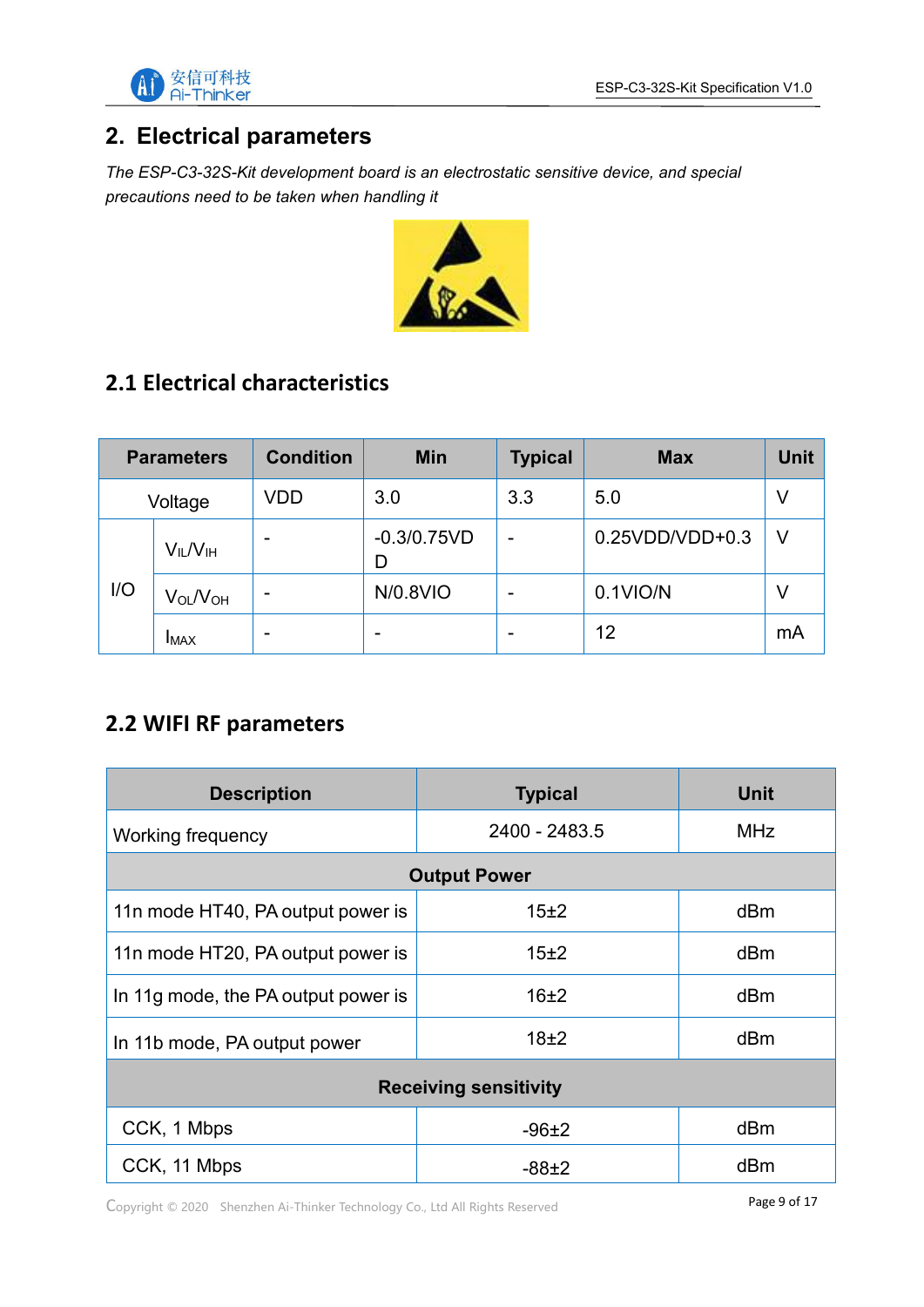

ESP-C3-32S-Kit Specification V1.0

| 6 Mbps (1/2 BPSK)    | $-92+2$ | dB <sub>m</sub> |
|----------------------|---------|-----------------|
| 54 Mbps (3/4 64-QAM) | $-75±2$ | dB <sub>m</sub> |
| <b>HT20 (MCS7)</b>   | $-73±2$ | dB <sub>m</sub> |
| <b>HT40 (MCS7)</b>   | $-70±2$ | dBm             |

## <span id="page-9-0"></span>**2.3 BLE RF performance**

| <b>Description</b>                            | <b>Typical</b> | <b>Unit</b> |  |  |  |  |  |
|-----------------------------------------------|----------------|-------------|--|--|--|--|--|
| <b>Output power</b>                           |                |             |  |  |  |  |  |
| Transmit power                                | 0±2            | dBm         |  |  |  |  |  |
| Receiving sensitivity Bluetooth low energy 1M |                |             |  |  |  |  |  |
| Sensitivity@30.8%PER                          | $-96+2$        | dBm         |  |  |  |  |  |

## <span id="page-9-1"></span>**2.4 Power consumption**

The following power consumption data is based on a 3.3V power supply, an ambient temperature of 25°C, and measured using an internal voltage regulator.

- All measurements are done at the antenna interface without SAW filter.
- All emission data is based on 90% duty cycle, measured in continuous emission mode

| <b>Mode</b>                                         | <b>Min</b> | <b>Typical</b> | <b>Max</b> | <b>Unit</b> |
|-----------------------------------------------------|------------|----------------|------------|-------------|
| Transmit 802.11b, CCK 1Mbps,<br>POUT=+20dBm         |            | 350            |            | mA          |
| Transmit 802.11g, OFDM 54Mbps,<br>$POUT = +18dBm$   |            | 290            |            | mA          |
| Transmit 802.11n, MCS7, POUT<br>$=+17$ dBm          |            | 280            |            | mA          |
| Receive 802.11b, the packet length<br>is 1024 bytes |            | 90             |            | mA          |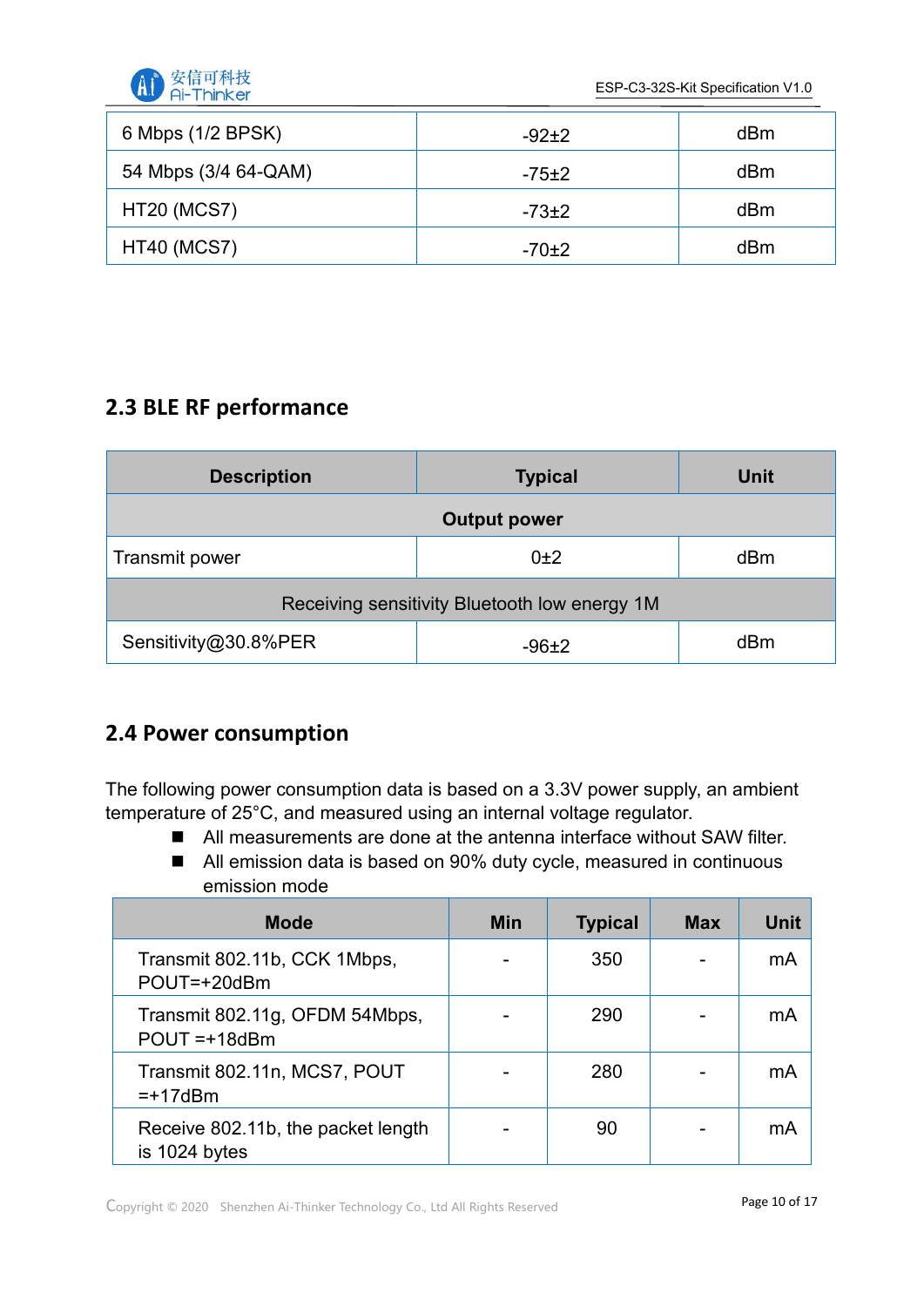

| Receive 802.11g, the packet length<br>is 1024 bytes |                          | 90  | mA |  |
|-----------------------------------------------------|--------------------------|-----|----|--|
| Receive 802.11n, the packet length<br>is 1024 bytes |                          | 93  | mA |  |
| Modem-Sleep $\textcircled{\scriptsize{1}}$          |                          | 20  | mA |  |
| Light-Sleep $@$                                     | -                        | 130 | μA |  |
| Deep-Sleep <sup>3</sup>                             | $\overline{\phantom{0}}$ | 5   | μA |  |
| Power Off                                           |                          |     | μA |  |

#### <span id="page-10-0"></span>3. Exterior

The appearance of four different packages of ESP-C3-32S-Kit

development board



(The picture and silk screen are for reference only, the actual product shall prevail)

Different package selection description:

Figure (a) Type package (normal version): Compatible with PCB onboard antenna and IPEX external antenna, built-in 4M flash;

Figure (b) Type package (normal version): Compatible with PCB onboard antenna and IPEX external antenna, built-in 4M flash;

Figure (c) Type package (high temperature version): Compatible with PCB onboard antenna and IPEX external antenna, built-in 4M flash;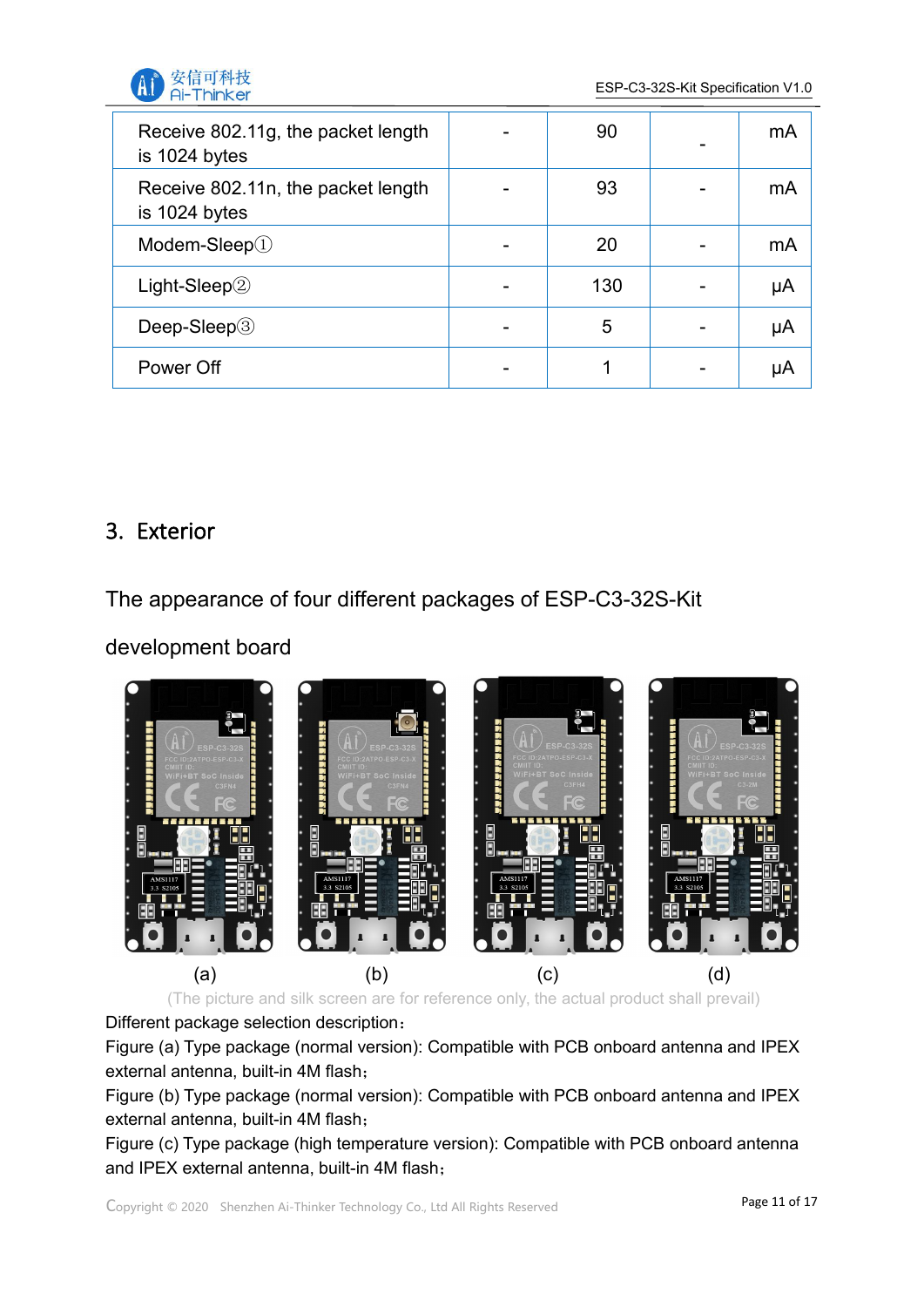

Figure (d) Type package: compatible with PCB onboard antenna and IPEX external antenna, external 2M flash;



(The picture and silk screen are for reference only, the actual product shall prevail)

#### <span id="page-11-0"></span>4. Pin definition

The ESP-C3-32S-Kit development board module has a total of 30 interfaces, as shown in the pin diagram, the pin function definition table is the interface definition table



ESP-C3-32S-Kit pin diagram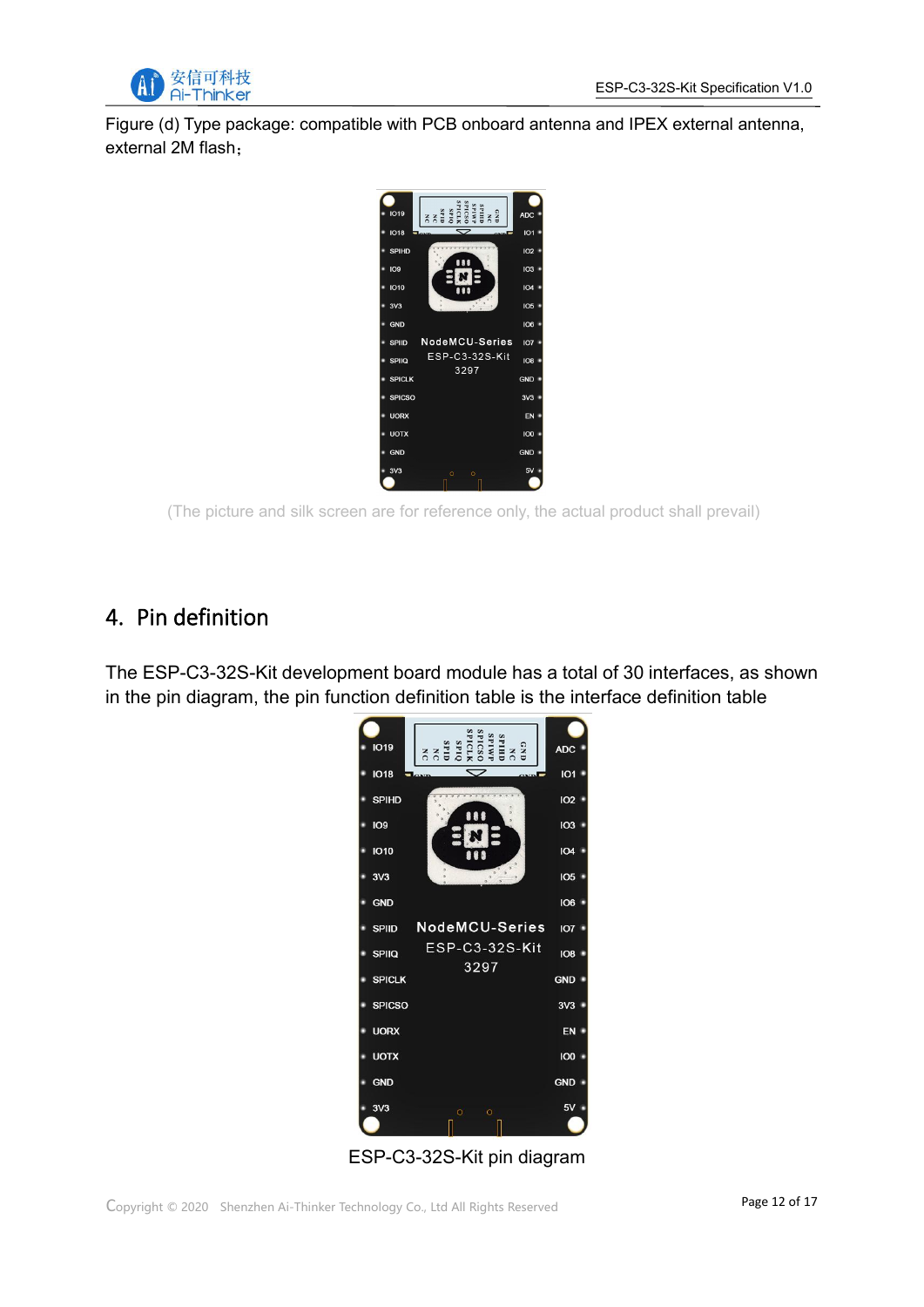

## **Pin function definition table**

| No.            | <b>Name</b>        | <b>Function description</b>                                                                                         |
|----------------|--------------------|---------------------------------------------------------------------------------------------------------------------|
| 1              | <b>ADC</b>         | ADC_CHECK(ADC1_CH0)                                                                                                 |
| $\overline{2}$ | IO <sub>1</sub>    | IO1 / ADC1_CH1 / XTAL_32K_N                                                                                         |
| 3              | IO <sub>2</sub>    | IO2 / ADC1_CH2 / FSPIQ                                                                                              |
| 4              | IO <sub>3</sub>    | IO03 / ADC1_CH3                                                                                                     |
| 5              | IO <sub>4</sub>    | IO04 / ADC1 CH4 / FSPIHD / MTMS                                                                                     |
| 6              | IO <sub>5</sub>    | IO05 / ADC2_CH0 / FSPIWP / MTDI                                                                                     |
| $\overline{7}$ | IO <sub>6</sub>    | <b>IO6 / FSPICLK / MTCK</b>                                                                                         |
| 8              | IO <sub>7</sub>    | <b>IO7 / FSPID / MTDO</b>                                                                                           |
| 9              | IO <sub>8</sub>    | IO <sub>8</sub>                                                                                                     |
| 10             | <b>GND</b>         | <b>GND</b>                                                                                                          |
| 11             | 3V <sub>3</sub>    | Digital 3.3V power output                                                                                           |
| 12             | EN                 | High level: chip enable;<br>Low level: the chip is turned off;<br>Note that the EN pin should not be left floating; |
| 13             | IO <sub>0</sub>    | IO0 / ADC1_CH0 / XTAL_32K_N                                                                                         |
| 14             | <b>GND</b>         | <b>GND</b>                                                                                                          |
| 15             | 5V                 | 5V power input                                                                                                      |
| 16             | 3V <sub>3</sub>    | Digital 3.3V power output                                                                                           |
| 17             | <b>GND</b>         | <b>GND</b>                                                                                                          |
| 18             | <b>U0RX</b>        | RX0 / IO20                                                                                                          |
| 19             | <b>U0TX</b>        | <b>TX0 / IO21</b>                                                                                                   |
| 20             | SPICS <sub>0</sub> | <b>SPICS0/IO14</b>                                                                                                  |
| 21             | <b>SPICLK</b>      | <b>SPICLK / 1015</b>                                                                                                |
| 22             | <b>SPIQ</b>        | <b>SPIQ / IO17</b>                                                                                                  |
| 23             | <b>SPID</b>        | <b>SPID / IO16</b>                                                                                                  |
| 24             | <b>GND</b>         | <b>GND</b>                                                                                                          |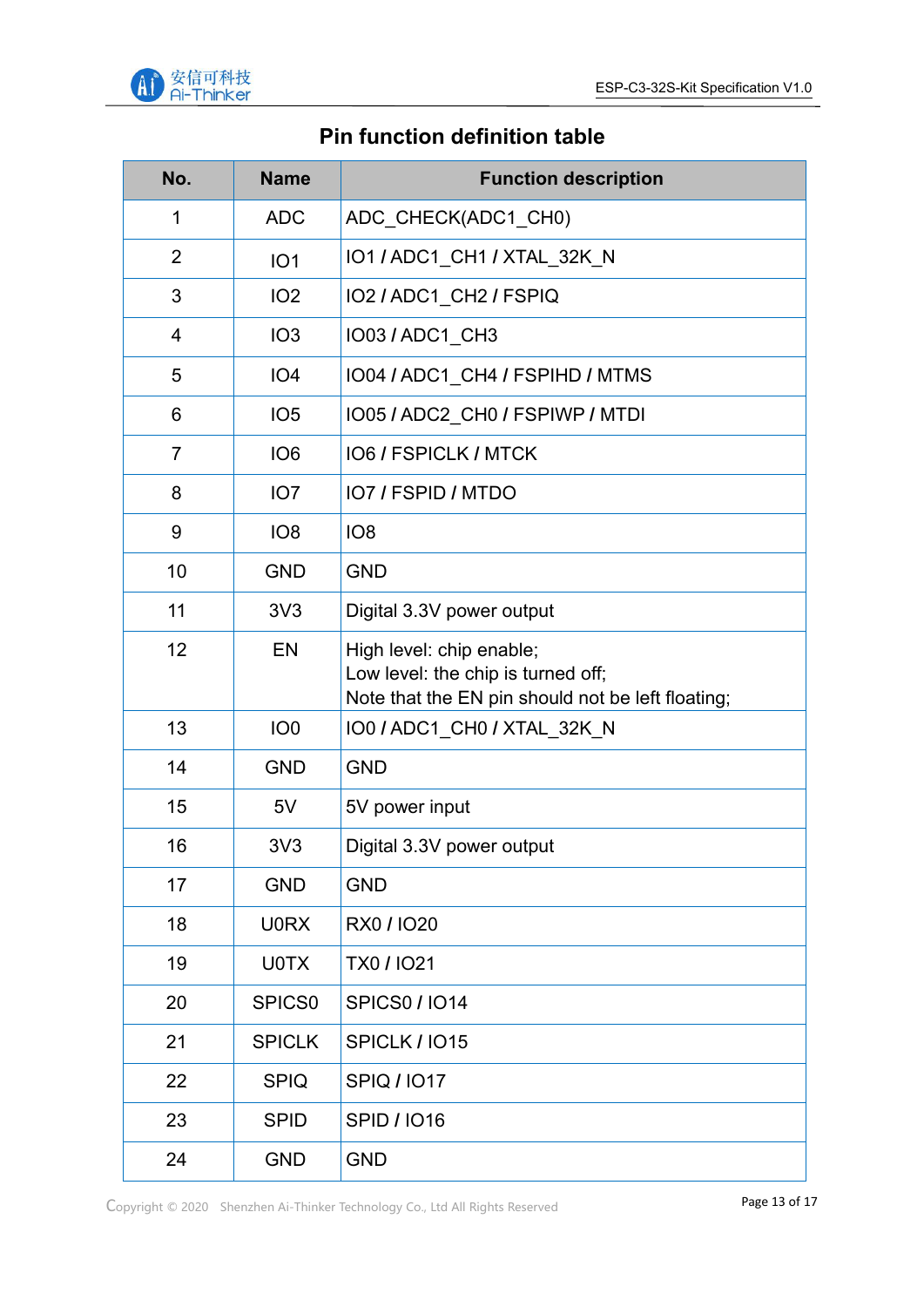

| 25 | 3V <sub>3</sub> | Digital 3.3V power output  |
|----|-----------------|----------------------------|
| 26 | <b>IO10</b>     | IO <sub>10</sub> / FSPICSO |
| 27 | IO <sub>9</sub> | IO <sub>9</sub>            |
| 28 | <b>SPIHD</b>    | <b>SPIHD / 1012</b>        |
| 29 | <b>IO18</b>     | <b>IO18</b>                |
| 30 | <b>IO19</b>     | <b>IO19</b>                |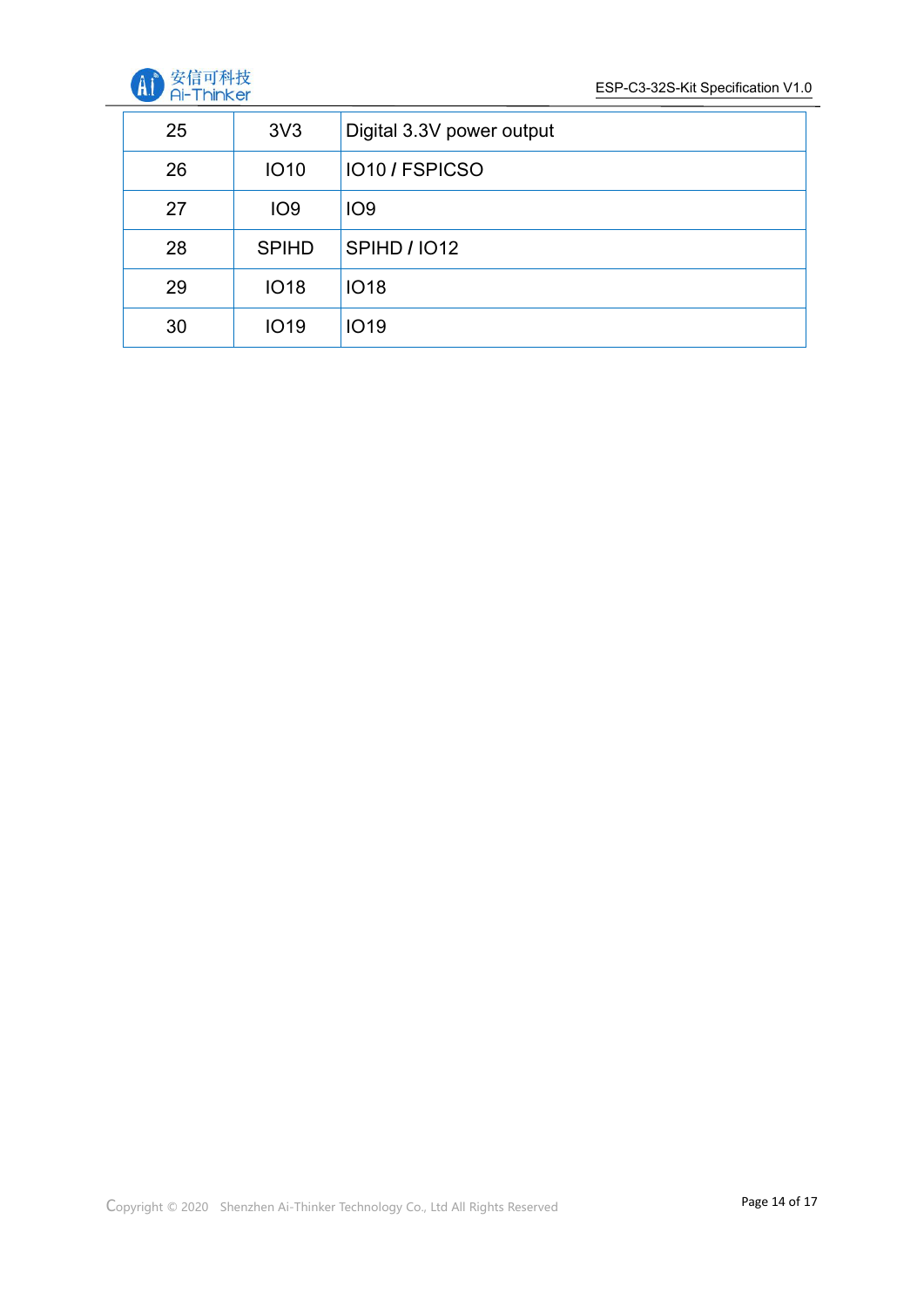

## <span id="page-14-0"></span>5. Schematic diagram



## <span id="page-14-1"></span>6. Design guide

#### <span id="page-14-2"></span>**6.1 Power supply**

- Recommended 5V voltage, peak current above 500mA
- $\blacksquare$  It is recommended to use LDO for power supply; if using DC-DC, it is recommended that the ripple be controlled within 30mV
- $\blacksquare$  It is recommended to reserve the position of the dynamic response capacitor for the DC-DC power supply circuit, which can optimize the output ripple when the load changes greatly.
- It is recommended to add ESD devices to the 5V power interface

#### <span id="page-14-3"></span>**6.2 Antenna layout requirements**

It is forbidden to place metal parts around the module antenna, away from high-frequency components.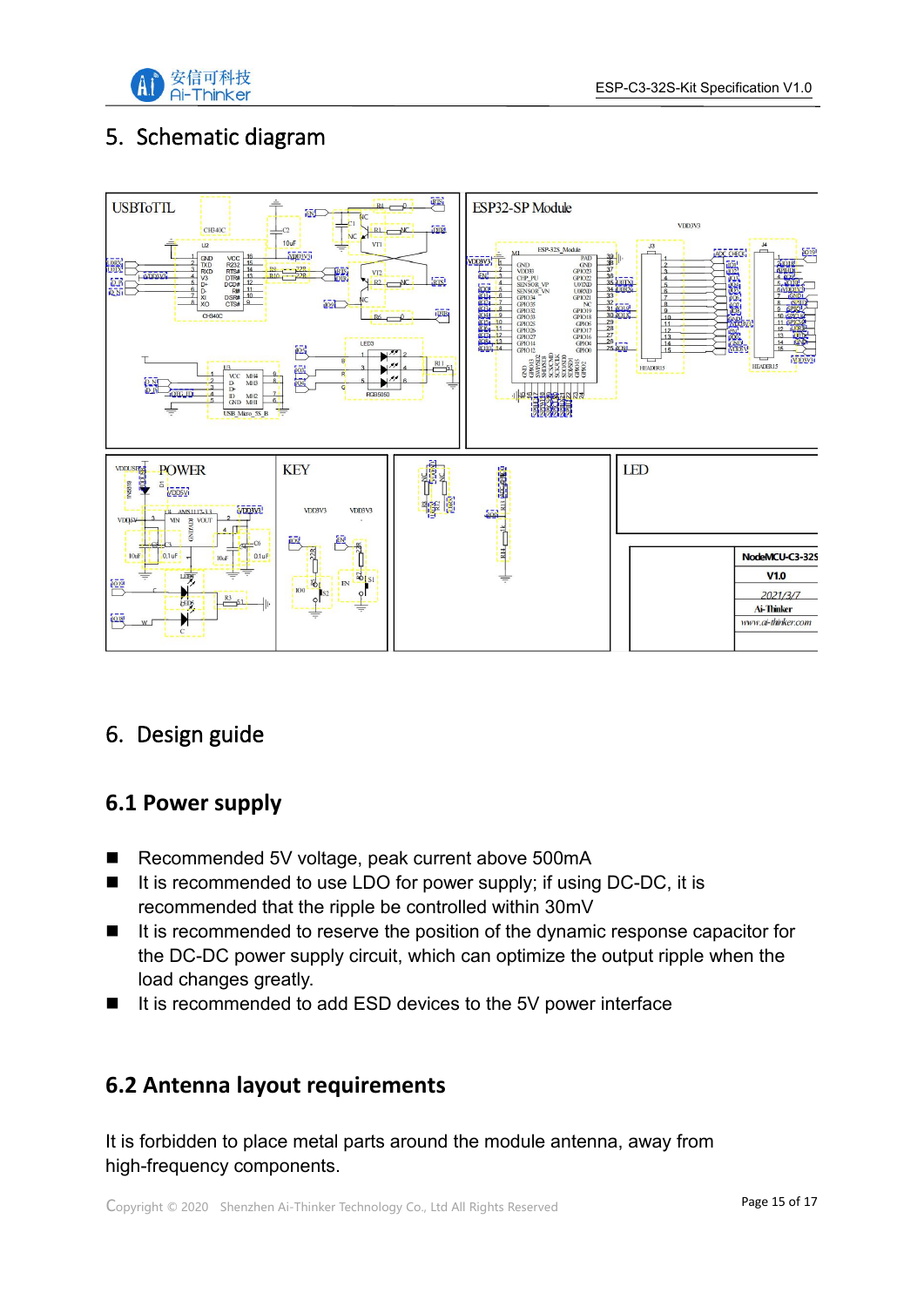

## <span id="page-15-0"></span>**7. Reflow soldering curve**